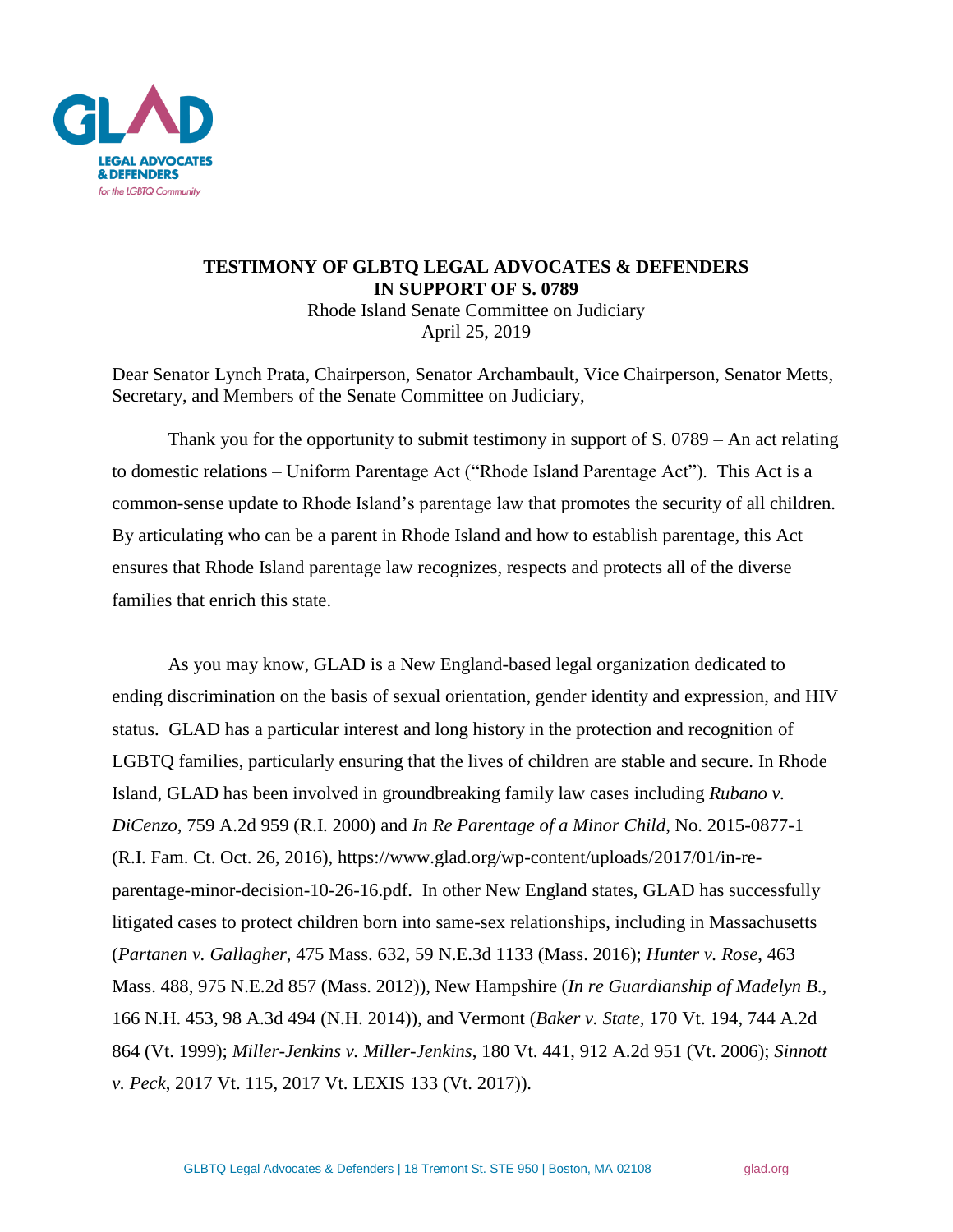Beyond the courtroom, GLAD has successfully worked in coalition on legislation promoting the security of children regardless of the circumstances of their birth, including children born through assisted reproduction, to non-marital parents, and to LGBTQ parents. GLAD Civil Rights Project Director Mary L. Bonauto served on the Working Group of the Family Law Advisory Commission that drafted the statute that became the Maine Parentage Act. 19-A M.R.S. §1831 et seq. Enacted in 2015, the Maine Parentage Act provided a comprehensive update to Maine's parentage statutes. In the 2017-2018 legislative session, I collaborated with stakeholders in Vermont to pass the Vermont Parentage Act ("VPA").<sup>1</sup> Effective July 2018, the VPA modernized decades-old statutes and added to Vermont law critical advances designed to protect children, including access to parentage through assisted reproduction, access to parentage through surrogacy, and access to parentage through a gender-neutral voluntary acknowledgment of parentage. Currently, I serve on the Uniform Law Commission's national Uniform Parentage Act Enactment Committee, and I am actively involved in legislative efforts to update the parentage laws of Massachusetts and Connecticut. In sum, GLAD is deeply engaged in and committed to protecting and securing the parentage of children, particularly of LGBTQ families.

Rhode Island has made important contributions to the recognition and protection of LGBTQ families. The Rhode Island Supreme Court's ruling in *Rubano v. DiCenzo* (2000) established that a non-biological parent can be a de facto parent with full legal rights to their child, including the right to custody and parenting time. More recently, the Rhode Island Family Court granted an order of parentage for a Rhode Island non-biological mother to a child born through in-vitro fertilization who had initially sought a second-parent adoption in *In Re Parentage of a Minor Child* (2016). Rhode Island has also taken strong steps in the past to recognize LGBTQ relationships, passing legislation to recognize same-sex civil unions in 2011 and to legalize marriage for same-sex couples in 2013.

Even with these positive developments in Rhode Island, the rapid clip of changes in society and family creation have outpaced Rhode Island parentage law, which has not been

 $\overline{a}$ 

 $<sup>1</sup>$  H. 562, Reg. Sess. (Vt. 2018).</sup>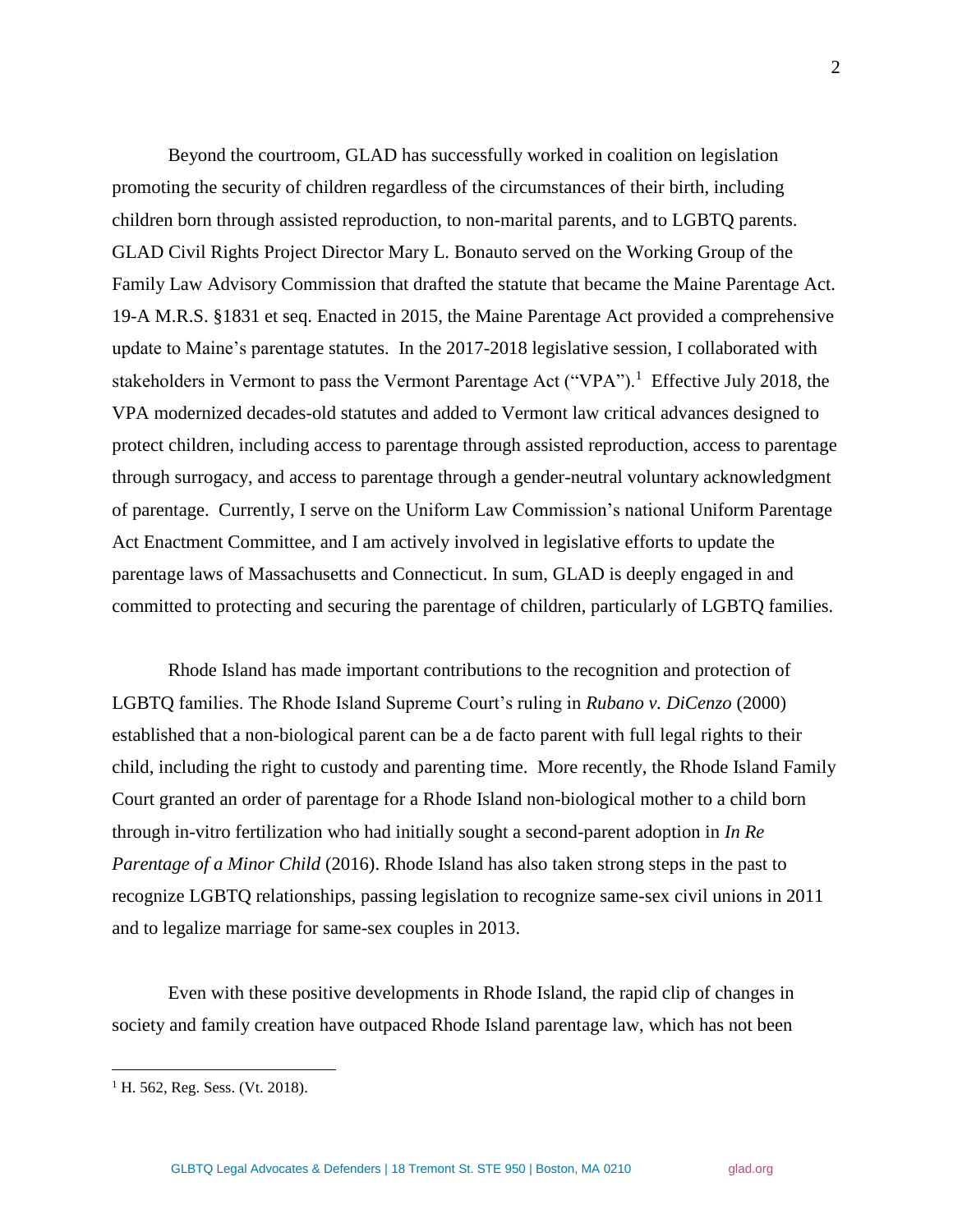updated in over 40 years. <sup>2</sup> For example, nonmarital births are common in Rhode Island, where 45.1% of all births in 2015 (4,957 out of 10,993 births) were births to unmarried people.<sup>3</sup> Additionally, births from assisted reproductive technology are becoming increasingly common. In 2015, 2.4% of all Rhode Island births involved the use of assisted reproductive technology (268 out of 10,993 births).<sup>4</sup> Although Rhode Island has comprehensive mandated health insurance coverage for ART procedures, greater statutory protections are needed in Rhode Island to protect children who are born through assisted reproductive technology.<sup>5</sup> Comprehensive legislation is needed to provide clarity for courts and families on who can be a parent and how parentage is established.

By considering this Act, the Legislature is responding to the needs of children and families through crucial legislation that addresses the needs of Rhode Island families for clarity, accessibility and stability in their family relationships. Substantively, the proposed Rhode Island Parentage Act, Chapter 8.1, has a structure that includes the following topics, broadly stated:

- 1. General provisions, which includes definitions, scope, and other procedural issues
- 2. Establishment of Parentage, which provides an overview of how a person can establish parentage either through birth, acknowledgment, presumption, de facto parentage, or consent to assisted reproduction or through a surrogacy agreement
- 3. Voluntary Acknowledgement of Parentage, which addresses parentage by acknowledgment and ensures equal access to VAP forms

l

 $2 \text{ According to the results of Gallup Daily Tracking reported by the Williams Institute, Rhode}$ Island's LGBTQ population is  $4.5\%$ . Rhode Island has the  $14<sup>th</sup>$  largest percentage of adults identifying as LGBTQ in the United States. *LGBT People Rankings: Rhode Island*, The Williams Inst., https://williamsinstitute.law.ucla.edu/visualization/lgbt-

stats/?topic=LGBT&area=44&sortBy=percentage&sortDirection=descending#ranking (last visited Apr. 24, 2019).

<sup>&</sup>lt;sup>3</sup>National Vital Statistics Reports, CDC, Vol. 66, No. 1, January 5, 2017, Table I-4.

<sup>4</sup> Assisted Reproductive Technology Surveillance – United States, 2015, CDC, Feb. 16, 2018, Table 3.

<sup>&</sup>lt;sup>5</sup> According to the CDC's report on 2015 ART statistics, only four states (Illinois, Massachusetts, New Jersey, and Rhode Island) have comprehensive mandated health insurance coverage for ART procedures (i.e., coverage for at least four cycles of IVF). *See* Assisted Reproductive Technology Surveillance – United States, 2015, CDC, Feb. 16, 2018.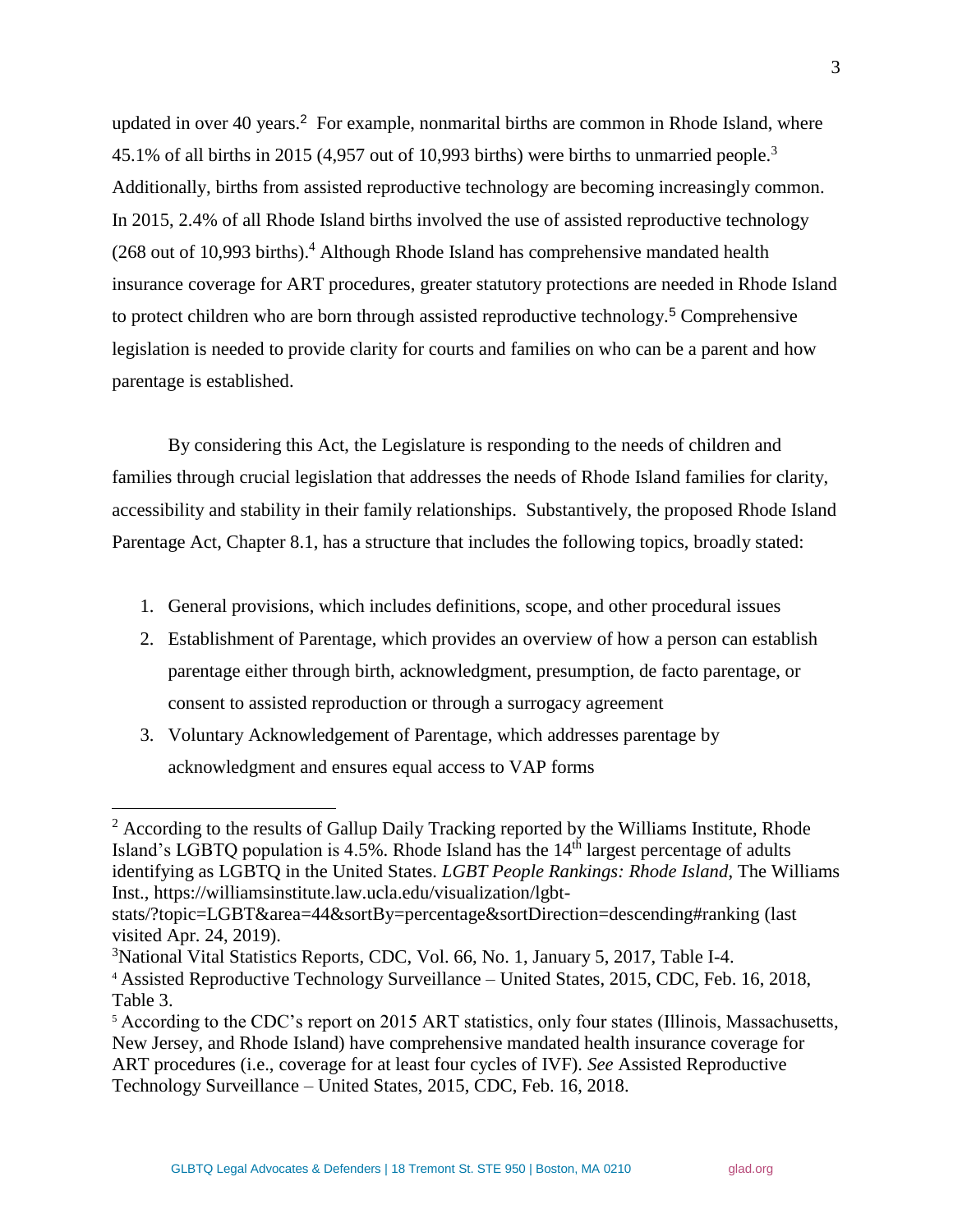- 4. Genetic testing, which addresses testing and establishment of genetic parentage
- 5. Proceedings to adjudicate parentage, which addresses how to establish and adjudicate parentage, including for presumed parents and de facto parents
- 6. Parentage of child of assisted reproduction
- 7. Parentage of child born through surrogacy agreement
- 8. Miscellaneous provisions

Through these provisions, the proposed Rhode Island Parentage Act provides a clear and comprehensive framework for determining legal parentage that is accessible and consistent. The proposed Act also addresses the realities of Rhode Islanders today, particularly the increased use of assisted reproduction and surrogacy to create families, and ensures equality for all children and families by not discriminating on the basis of marital status or gender. The Rhode Island Parentage Act would clarify who can be established as a parent in Rhode Island and how to establish that legal parentage. The proposed statutory scheme does not disturb the established law regarding parental rights and responsibilities; rather, the court would maintain the discretion to assess the best interests of children and parental rights and responsibilities.

I write to highlight certain provisions of S 0789 that GLAD believes particularly serve to increase the stability, security, and well-being of children born to LGBTQ families.

- Section 15-8.1-8. entitled "Establishment of Parent-Child Relationship," clearly lays out categories of parents and who has access to courts to establish parentage. Section 15-8.1- 9. affirmatively pronounces as the public policy of Rhode Island that parent-child relationships should be accessed equally, regardless of marital status of the parents.
- Sections 15-8.1-12 through 15-8.1-26 address Voluntary Acknowledgments of Parentage and ensure that parents who are LGBTQ and who conceive through assisted reproduction have equal access to the simple and quick administrative route to parentage that has long been available and used by different-sex non-marital couples. VAPs establish parentage of children by agreement and outside the court system. Allowing equal access to this method of establishing parentage will provide greater stability for children and increase efficiency in the courts.